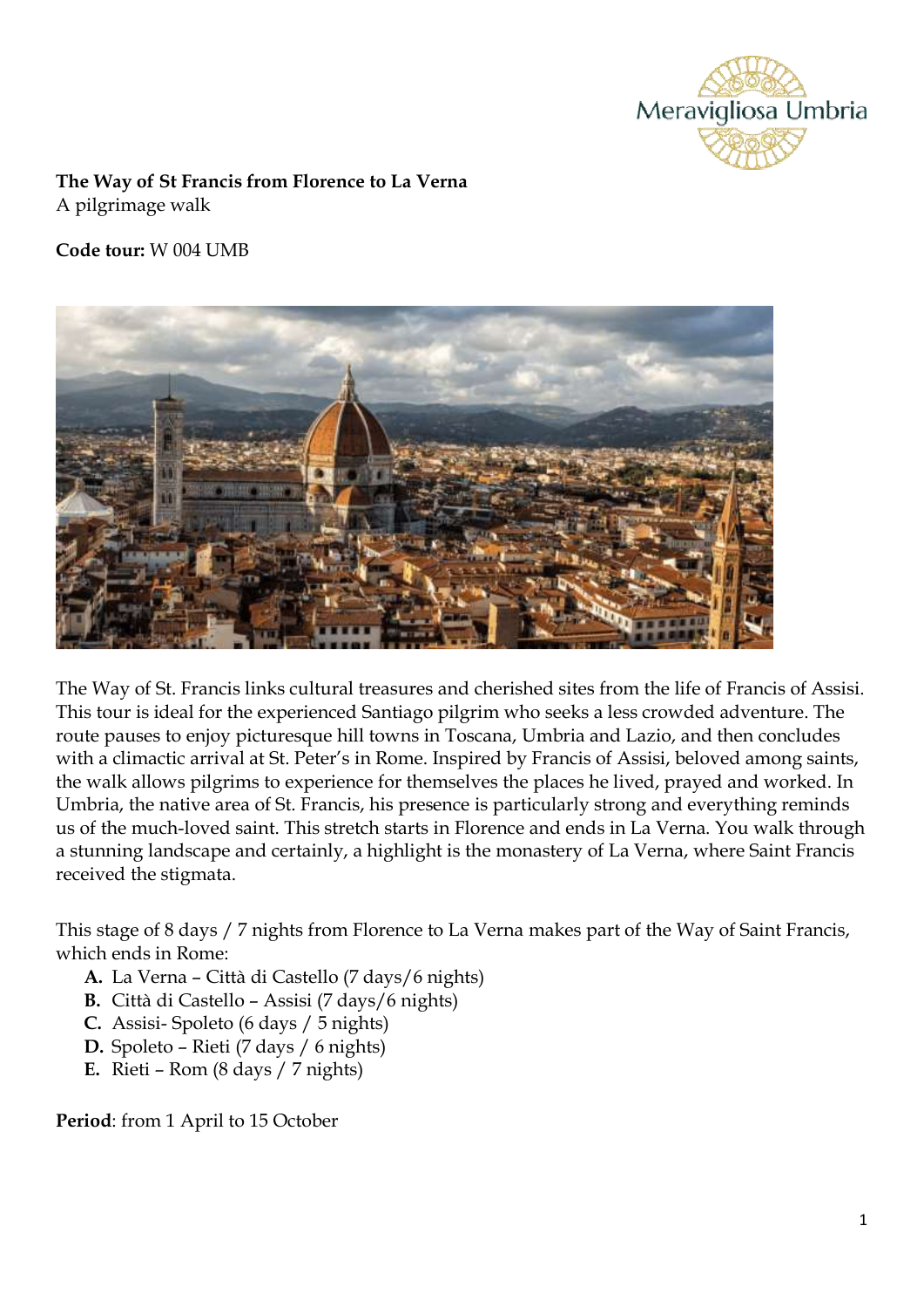#### **Level**: 3,5 (medium to difficult)

The daily itineraries pass through moderately mountainous landscape and hilly terrain. On some days, the amount of ascent and descent is quite considerable. Daily walking distances are between 15 and 28 km (with an average of 3 – 4 km per hour). This route requires experience, good physical condition, training and familiarity with mountain terrain. It is suitable only for experienced hikers who can manage walking along steep trails with up to 900m elevation change (Florence-la Verna)

Total km: 99 km / 61,5 miles Total km: Florence-Rome: 532 km / 331 mi

**Participants**: min 2 persons

#### **Program in short:**

Day 1 arrival at Firenze Day 2 Firenze – Pontassieve (22 km / 13, 6 mi) Day 3 Pontassieve- Consuma (19 km / 12 mi)) Day 4 Consuma - Stia ( 16 km / 9,9 mi) Day 5 Stia – Camaldoli (16,5 km / 10,3 mi) Day 6 Camaldoli – Badia Prataglia (8,5 km / 5,3 mi) Day 7 Badia Prataglia – la Verna (17 km / 10,6 mi) Day 8 Departure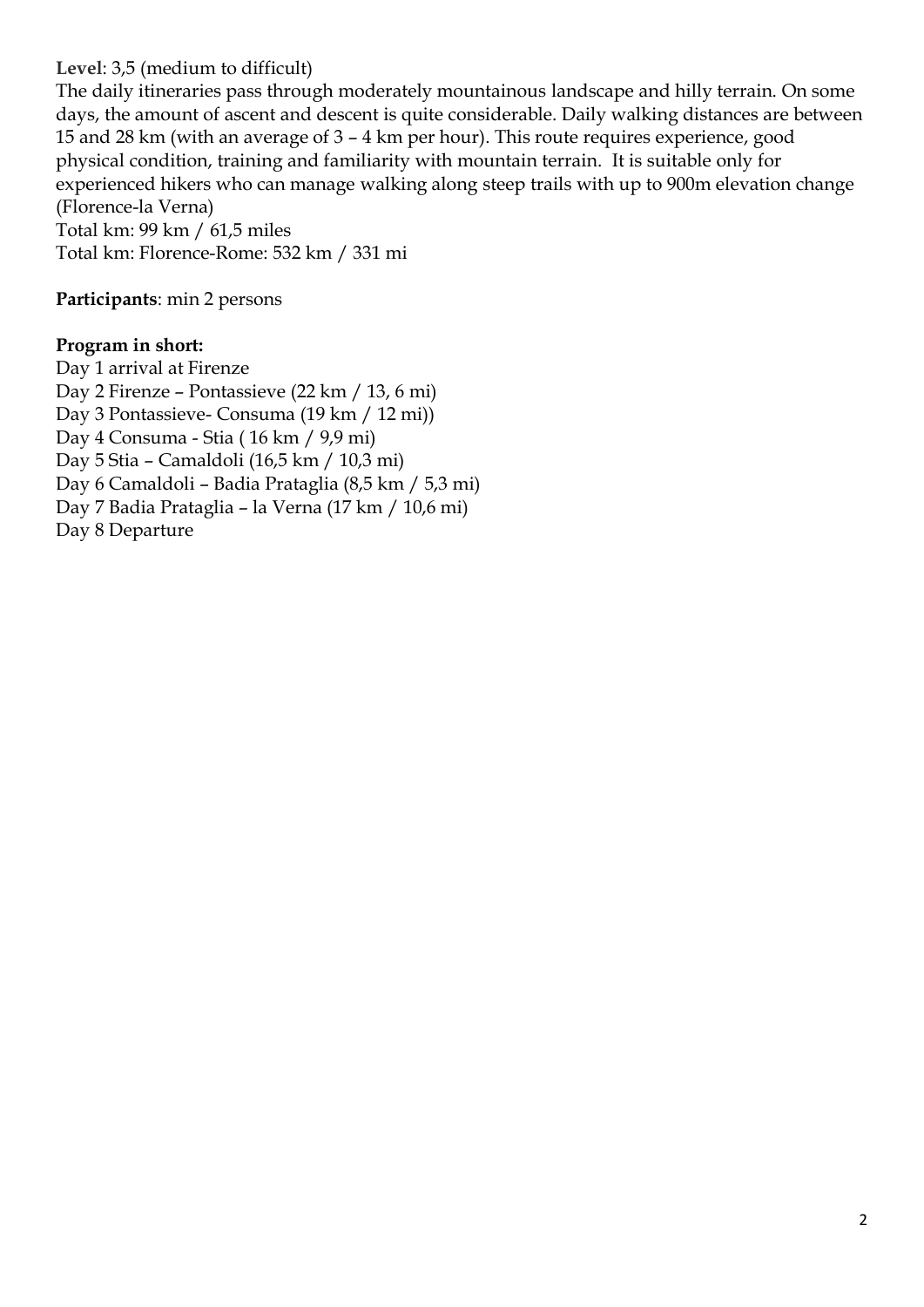

#### **Program Florence-La Verna**

#### **Day 1: Florence**

The start of this walking tour is in Florence, a town to fall in love with ! Florence houses the most magnificent art treasures of the world. It is certainly worthwhile to book an extra night to explore the town. Individual arrival at your \*\*\* hotel in Florence. At the reception, you will find your tour documents.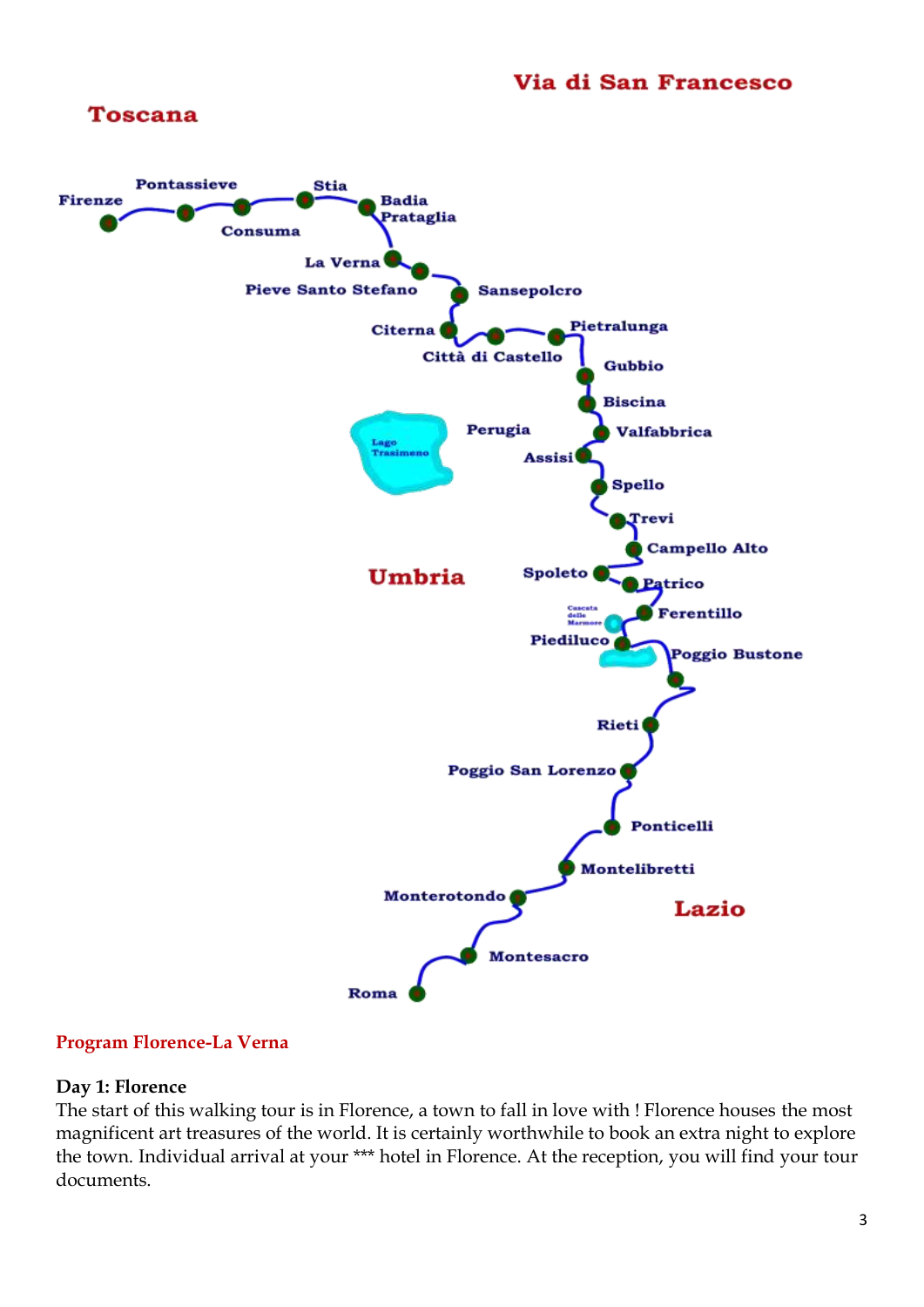Overnight stay in with breakfast in Florence

### **Day 2: Florence-Pontassieve**

You leave the beautiful town of Florence following the old road "Strada dei Sette Ponti" (road of the seven bridges), which crosses the hills of the Arno. After Settignano with its historical villages, you walk between olive groves e vineyards and follow the river Arno. Your day ends in the fortified, intimate town of Pontassieve. You stay in a B&B or hotel

Overnight with breakfast in Pontassieve Distance: 22 Km/13.6 miles, Level: medium Walking time: 7 hours Ascent/descent: + 600m -550m

#### **Day 3. Pontassieve-Consuma**

Climbing, you cross the vineyards of the Chianti Rufina and then the woods of the Abbey of Vallombrosa until you arrive at the pass called Passo della Consuma. Consuma is a small, friendly hamlet Overnight stay in hotel \*\*\*

Overnight stay with breakfast in Consuma Distance: 19 Km/12 miles Level: difficult Walking time: 7 hours Ascent/descent: +1020 -140 m

#### **Day 4. Consuma-Stia**

Today a nice walk crossing the mountains of Casentinesi, a place for people who love to stay in nature. You pass through woods of conifers, oaks and chestnuts. Accompanied by nice views, you descend in the high Arno Valley (Alta Valle dell'Arno) and will have an overnight stay in the enchanting town of Stia. You can visit the church of Santa Maria Assunta, which dates back to the 12<sup>th</sup> century. In the old residence of the Guidi Counts, today there is an interesting collection of modern art. Overnight stay in hotel \*\*\*, B&B or agriturismo

Overnight stay with B&B in Stia Distance:16 Km/9,9 miles Level: medium Walking time: 5,30 Ascent/descent: +600 -1150 m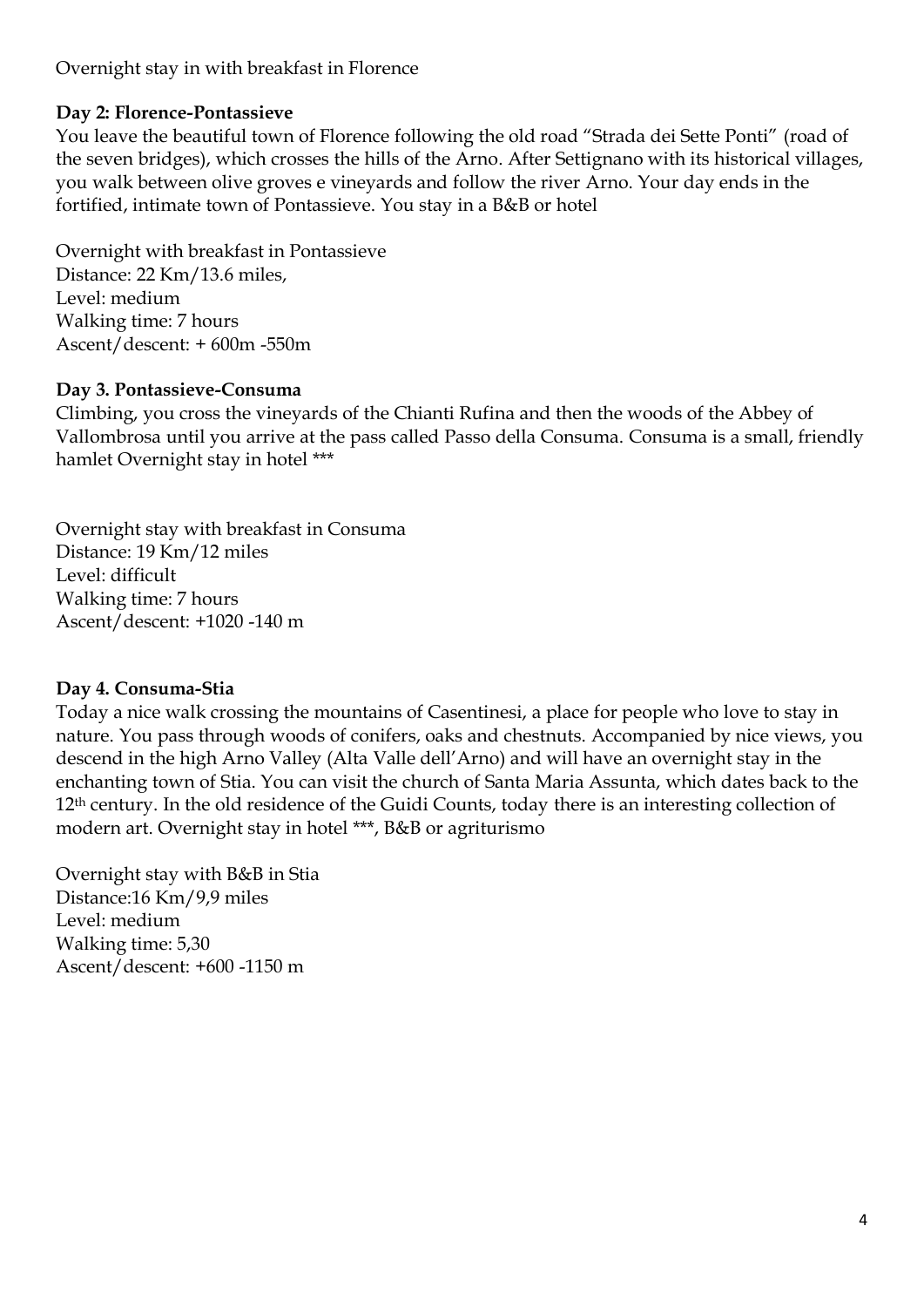

### **Day 5. Stia-Camaldoli**

Again, you climb up to arrive at the woods of the national park Casentinese, that surrounds the hermitage Sacro Eremo di Camaldoli. The hermitage at 1100m height is a mystic place funded in 1012 by San Romualdo. Your overnight stay is in a Locanda or a monastery

Overnight stay with breakfast in Camaldoli village Distance: 16,5 Km/10,3 miles Level: difficult Walking time: 6 hours Ascent/descent: +1020 -580m

# **Day 6. Camaldoli - Badia Prataglia**

Today a shorter walk, so you can have some relaxation. You walk continues through fir and beech woods. Then you reach the highest point of your journey (1354m) before you descend to the mountain village Badia Prataglia. You stay in a Hotel \*\* or \*\*\*

Overnight stay with breakfast in Badia Prataglia Distance: 8,5 Km/5,3 miles Level: medium Walking time: 3,5 hours Ascent/descent: +540 -520m

### **Day 7. Badia Prataglia-La Verna**

Also today, the mountains will accompany you. After the climbing start, you have a long descend until you reach Rimbocchi in the Holy Valley "Valle Santa" Casentinese. Again, you climb up towards Monte Penne and reach the "crudo sasso" on which the impressive Monastery of la Verna is built. Saint Francis received here his stigmata, when he retreated from the world. Here you end our walk of today and it is also the end of the first stretch. Overnight stay in monastery

Overnight with breakfast in the monastery La Verna Distance: 17 Km/10.6 miles Level: difficult Walking Time: 6 hours Ascent/descent: +1200 -960m

### **Day 8. End of tour after breakfast or continue your walk along the Way of Saint Francis**